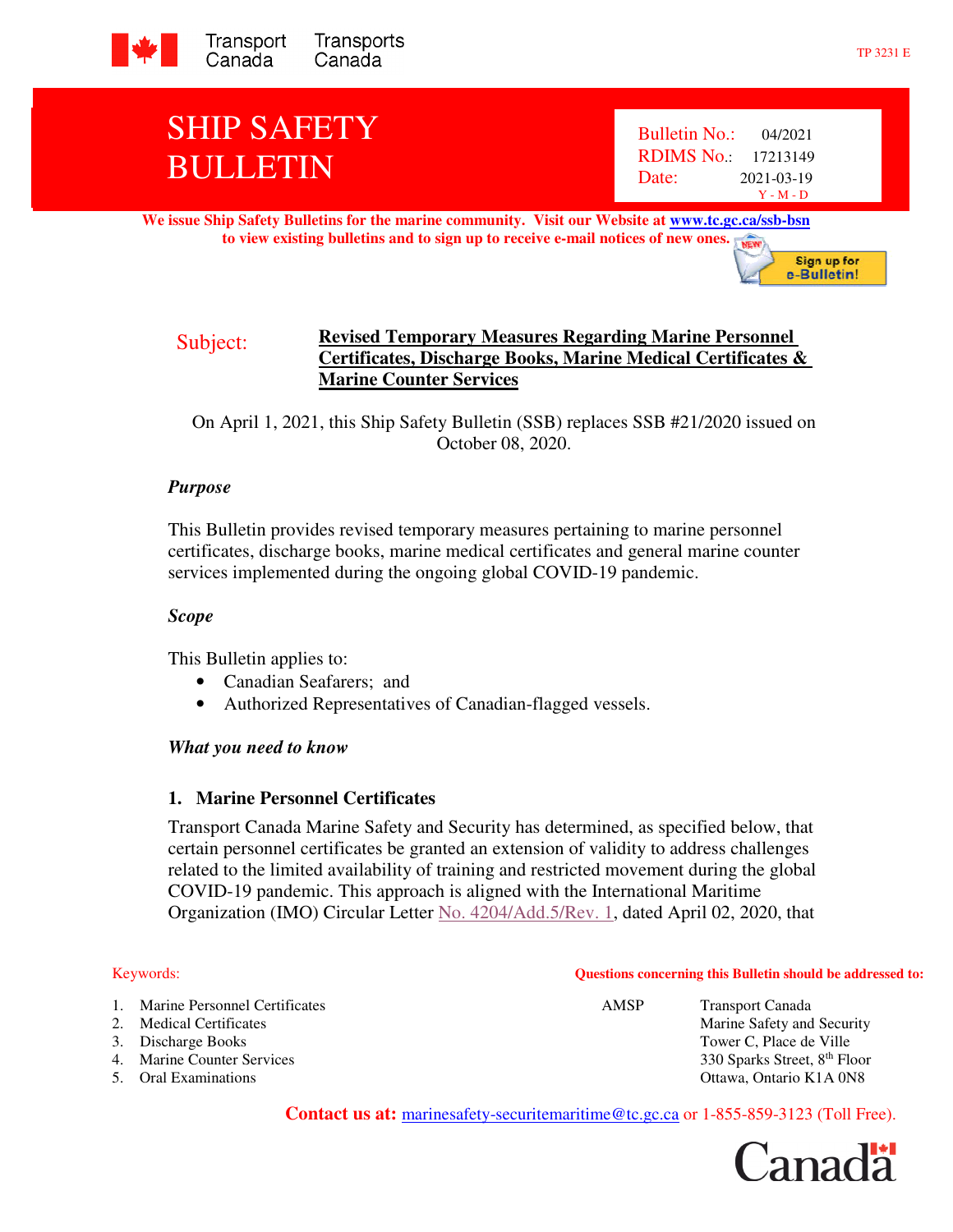encourages maritime administrations to take a pragmatic and practical approach regarding the extension of seafarer certificates.

Furthermore, the Master of a Canadian-flagged vessel is reminded of their obligation under subsection 206(2) of the *Marine Personnel Regulations* to ensure that each member of the vessel's crew, at the beginning of their employment, is trained to perform their assigned duties vital to safety or the prevention or mitigation of pollution.

There is no requirement to submit an application to obtain an extension referenced in this present Ship Safety Bulletin. It is recommended that you retain a copy of this Bulletin with your certificate, especially when serving on a vessel making an international voyage(s).

A) Extension of Certificates of Competency

1) Any Certificate of Competency, that otherwise would have expired between October 1, 2019 and March 15, 2020 (but which was extended by previous Ship Safety Bulletins) is now further automatically extended until June 30, 2021.

2) Any Certificate of Competency, that otherwise would have expired between March 16, 2020 and June 30, 2021 (but which was extended by previous Ship Safety Bulletins) will now remain valid until the earlier of:

(a) 15 months from the date of expiry on the face of the certificate, or

(b) December 31, 2021.

Please note: This Ship Safety Bulletin has no application to a Certificate of Competency that already has an expiry date on the face of the certificate of after December 31, 2021.

B) Extension of Certificates of Proficiency

Any Canadian seafarer, **holding a Certificate(s) of Proficiency** in marine emergency duties that has expired, or is otherwise set to expire on or before December 31, 2021, is granted, regarding their respective **Certificate(s) of Proficiency** in marine emergency duties, an extension until December 31, 2021. This extension only applies to the following certificates, issued in accordance with the International Convention on Standards of Training, Certification and Watchkeeping for Seafarers, 1978, as amended,

- "STCW basic safety" Certificate of Proficiency
- "Survival craft and rescue boats other than fast rescue boats" Certificate of Proficiency
- "Advanced fire-fighting" Certificate of Proficiency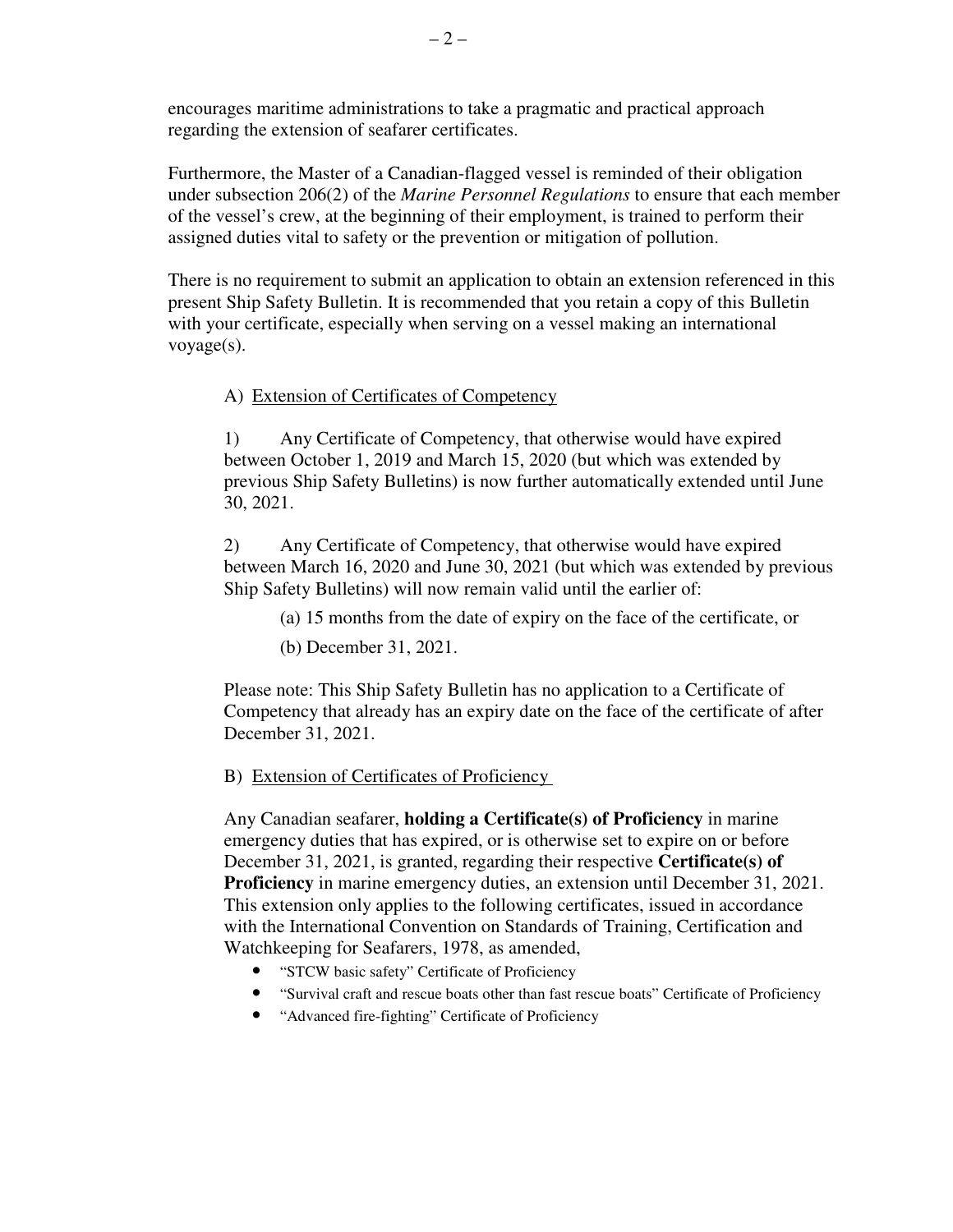Despite this extension of the validity period, of the above referenced certificates, Canadian seafarers who require STCW refresher training are strongly encouraged to prioritize booking a course(s) with a recognized training institution. Please consult the Transport Canada publication titled *Recognized Institutions and Approved Training Courses – TP 10655E* for a complete list of training institutions and courses.

Please note: This Ship Safety Bulletin has no application to a Certificate of Proficiency that already has an expiry date on the face of the certificate of after December 31, 2021.

### Renewal of Certificates

Despite any extension granted under this Ship Safety Bulletin, it is strongly recommended that any seafarer in possession of a certificate that will soon expire, start the process to renew their certificate as soon as possible.

Please contact your local Marine Safety and Security Transport Canada Centre using the contact information contained within this Ship Safety Bulletin.

# **2. Medical Certificates**

### Medical Certificates to work domestically:

For seafarers who require a medical certificate to obtain or maintain a certificate of competency to work domestically, a Marine Medical Certificate that is currently valid, and that otherwise would have expired on or before August 31, 2021, is granted, regarding their **Marine Medical Certificate**, an extension until September 30, 2021. There is no requirement to submit an application to obtain this extension.

If your marine medical certificate is set to soon expire, we recommend you see a Transport Canada designated Marine Medical Examiner at your earliest opportunity.

### Please note:

1) The extended validity of a Transport Canada marine medical certificate does not extend the validity of a Certificate of Competency.

2) Nothing under this Ship Safety Bulletin affects the validity, duration, nor expiry date of a Provisional Marine Medical Certificate.

### Medical Certificates to work internationally:

Transport Canada Marine Safety wishes to remind all seafarers subject to subsection 200(7) of the *Marine Personnel Regulations*, that they must have a valid medical certificate to work overseas. To that end, if your marine medical certificate is set to soon expire, we recommend you see a Transport Canada designated Marine Medical Examiner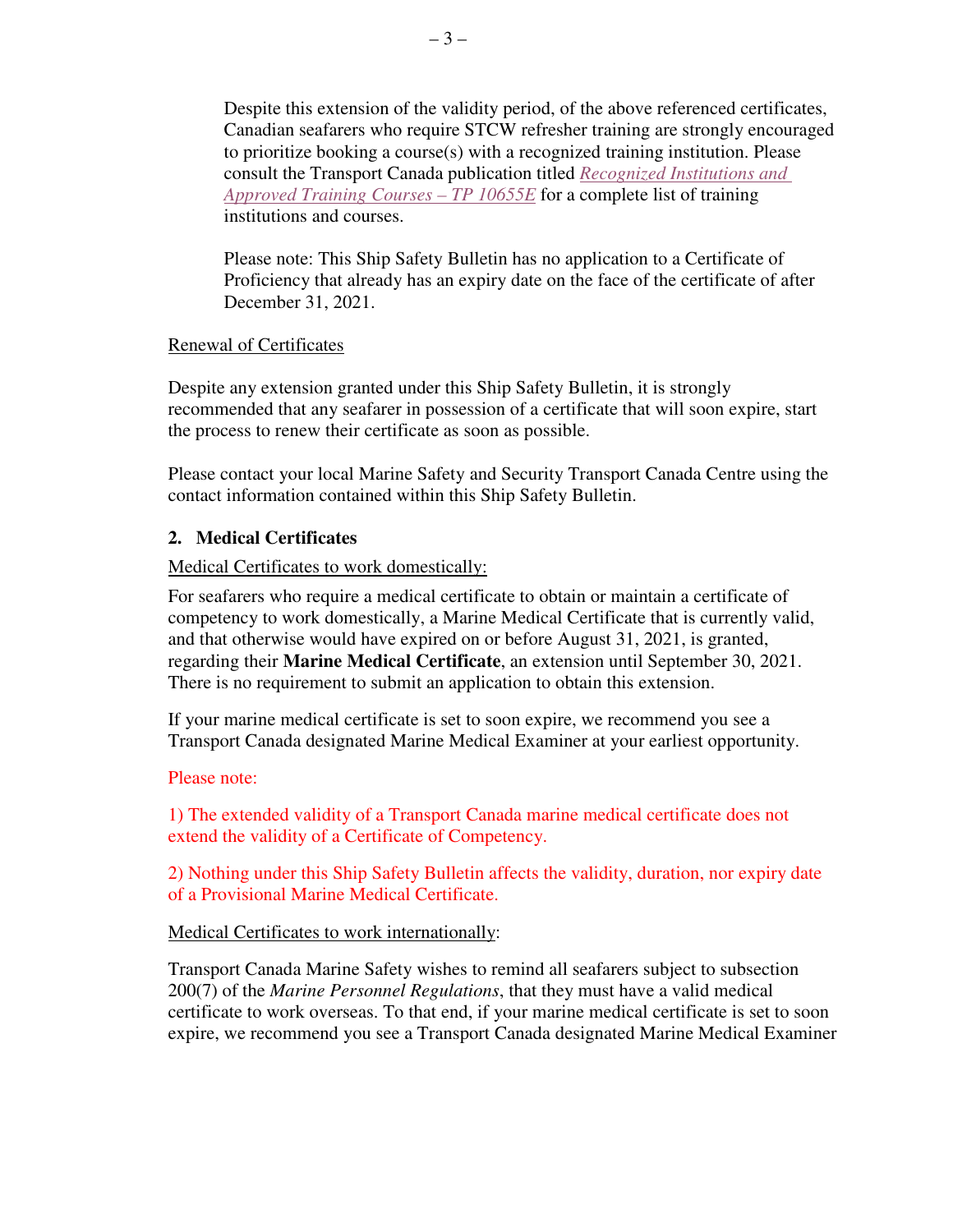at your earliest opportunity; especially as the marine medical certificate extension referenced immediately above may not be recognized by a given international jurisdiction. Do not wait until the last minute. The list of designated Marine Medical Examiners can be found at the following link:

https://wwwapps.tc.gc.ca/saf-sec-sur/4/mme-mdm/eng/marine-medical-examiners/search

Also, we ask that you remind your Marine Medical Examiner to send your information to Transport Canada as soon as possible.

# **3. Discharge Books**

Marine Safety and Security Transport Canada Centres are issuing discharge books where health laws, regulations, other legal instruments, and guidelines and facilities permit. Please contact your local Transport Canada Centre to see if this in-person service can be provided, and if needing to seek an appointment.

If you are unable to obtain a discharge book:

The Master of the vessel on which you performed sea time duties, the Chief Engineer of the vessel, or the vessel's Authorized Representative can record, sign and stamp your sea service record using either nautical or engineering testimonial forms which are relevant to the position held. Both forms are readily available through the Transport Canada forms catalogue (Forms 82-0546 and 82-0666 respectively).

### **4. Marine Counter Services**

To ensure the health and safety of employees and clients, and minimize risk of exposure to COVID-19, 'walk-in' service at Marine Safety and Security Transport Canada Centres has been suspended.

However, we have expanded our ability to deliver services digitally, and have made some permanent changes to how we deliver our marine counter services, including:

- Delivery of in-person services (e.g. written exams, issuance of discharge books) will be delivered '**by appointment only**.' Appointments must be scheduled in advance to ensure physical distancing at Marine Safety and Security Transport Canada Centres can be maintained. To schedule an appointment, contact your local Transport Canada Centre by telephone.
- Clients are asked to make payments via telephone when making or confirming their appointment; credit cards will be the preferred method of payment.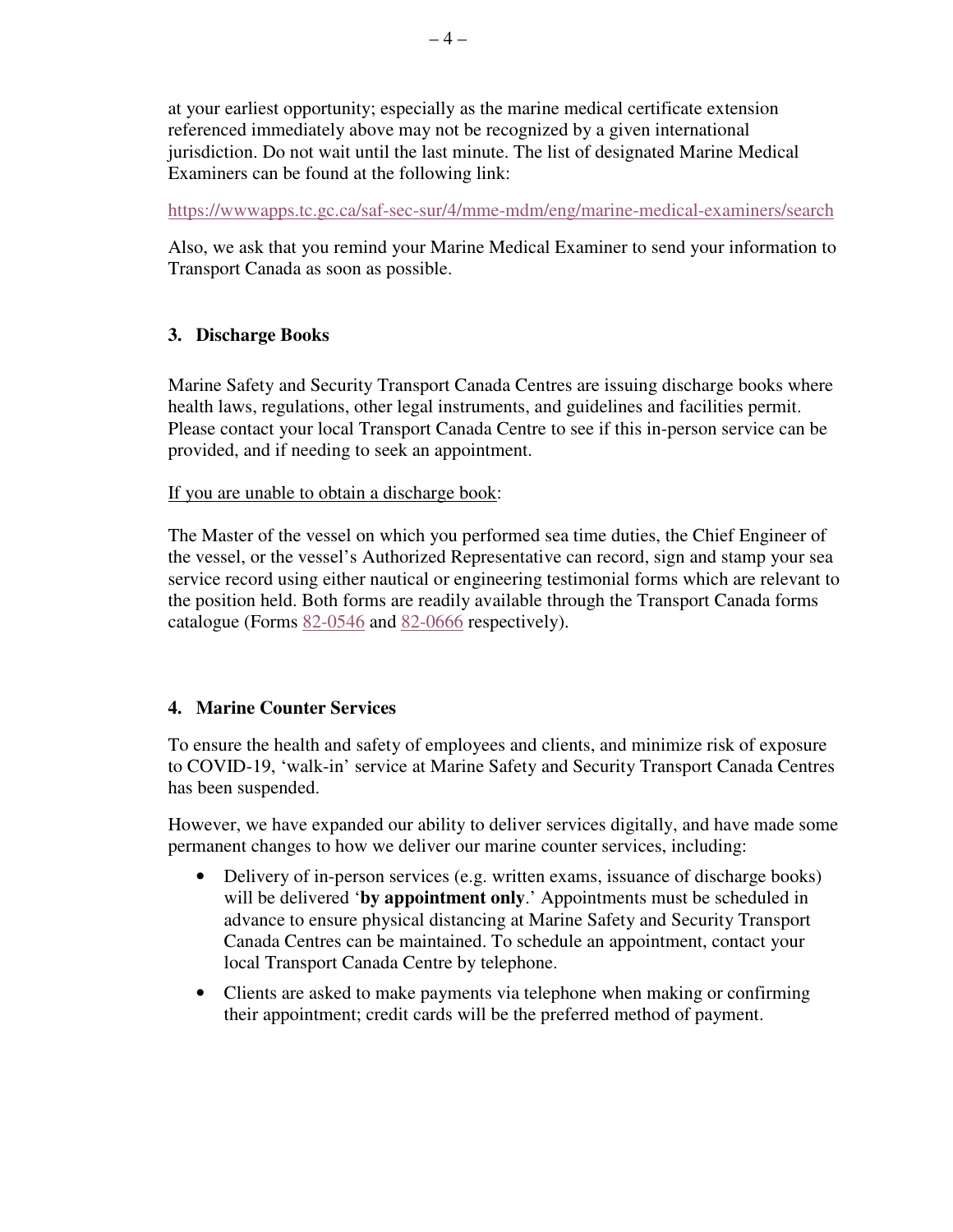- The opportunity to take oral exams virtually (via Microsoft Teams) will now be available (refer to #5), while certificates of competency and certificates of proficiency may also be completed through digital means (refer to #1).
- Coming in early 2021, submission of electronic/digital (e.g. scanned) documentation will be available via Canada Post's secure file transfer system (epost Connect), ensuring protection of clients' personal information.

As always, Transport Canada Marine Safety and Security remains committed to providing services over the phone at the numbers listed below.

Our intention is to continue to improve these interim solutions to further expand our ability to deliver services that are more consistent across our regions. We also aim to offer you a greater ability to access the support and services you need, when and how you like, leveraging a variety of digital solutions.

# **5. Oral Examinations**

In an effort to offer better services to our clients, oral examinations can now be administered using virtual tools. This will allow candidates to demonstrate their marine competencies in a secure environment, without having to physically travel to a Transport Canada office to conduct their oral examination. **This does not apply to written examinations.** 

Please call your local office to discuss and make an appointment:

# **Atlantic Region:**

# **New Brunswick**

- Bathurst: 506 548-7491
- Saint John: 506-636-4748

# **Newfoundland & Labrador:**

- Corner Brook: 709-637-4390
- Lewisporte: 709-535-2503
- St. John's: 709-772-3430 or 709-727-8734

# **Nova Scotia:**

- Dartmouth: 902-461-3861
- Port Hawkesbury: 902-625-0803